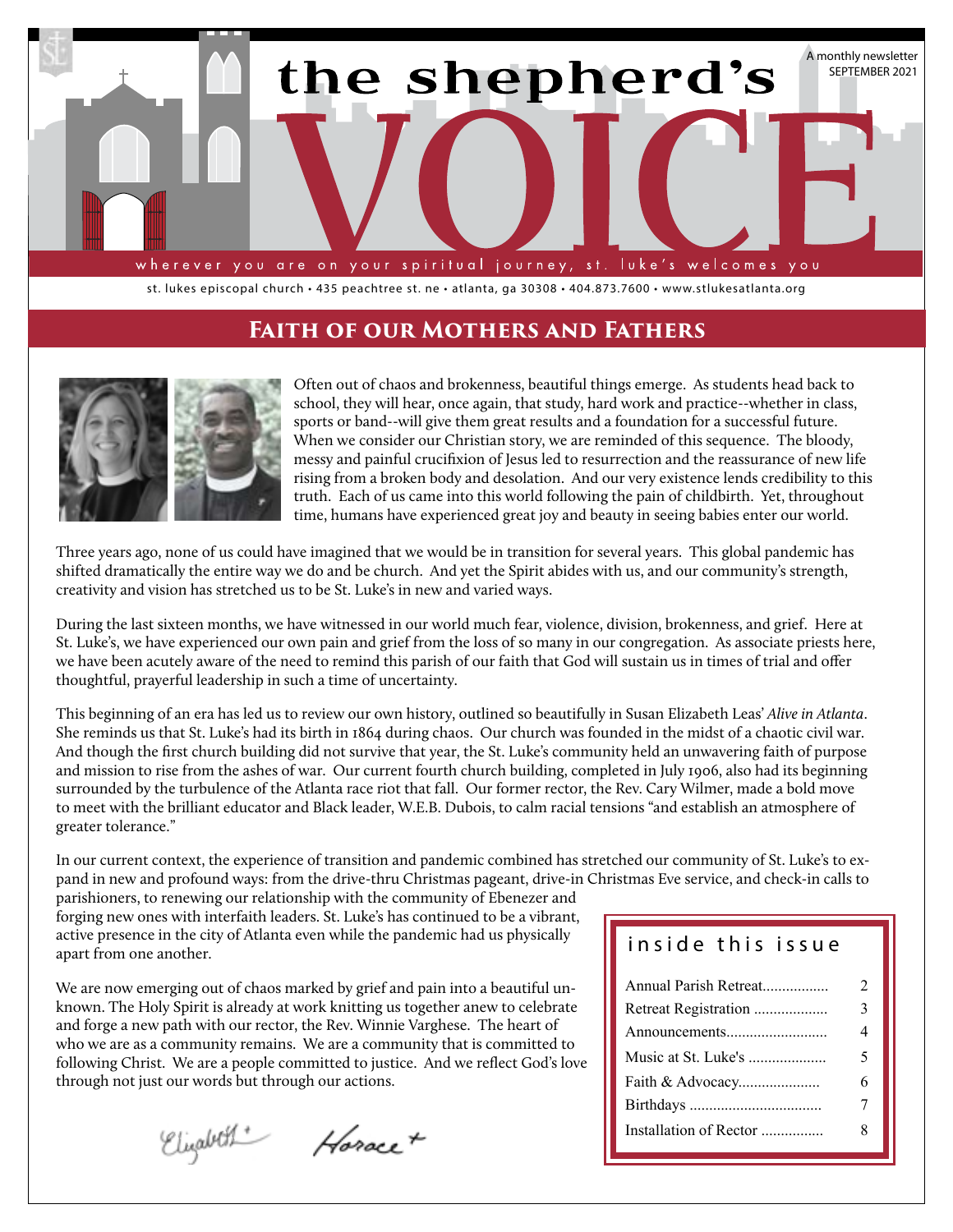

# Becca Stevens to speak at Annual Parish Retreat

Becca Stevens is a speaker, social entrepreneur, author, priest, founder, and

President of Thistle Farms. As an entrepreneurial leader, she has established 10 justice initiatives and has raised over \$55M in funding. Stevens

leads important conversations across the country through speaking, advocating, preaching and writing. She walks the line between pragmatism and poetry in her message that love is the strongest force for change in the world.

Stevens founded Thistle Farms in 1997 with a single home for survivors of trafficking and addiction. Almost twenty-five years later, it is a global movement for women's freedom. Today the Nashville flagship includes a residential program that serves as a national model for women's recovery, and three justice



social enterprises that provide jobs to survivors—amounting to \$4M in earned income last year. Stevens also developed the Thistle National Network to provide tools, workshops, and conferences to support young organizations wanting to follow its holistic model of recovery, as well as Thistle Farms Global Shared Trade, which supports 1,400 artisan survivors in 22 countries.

Additional enterprises Stevens has helped establish include the Center for Contemplative Justice and Larkspur Conservation in the U.S., as well as Escuela Ann Stevens and Sibimbe in Ecuador, Moringa Madres in Mexico, and Love Welcomes in Greece.

Stevens has been profiled by numerous media outlets and her many awards include CNN Hero, White House Champion of Change, and Humanitarian of the Year by the Small Business Council of America. Becca attended the University of the South and Vanderbilt Divinity School, receiving alumnae distinction awards from both. Stevens has also been conferred multiple honorary doctorates.

Stevens speaks to a broad range of non-profit, religious, and business audiences—often in bare feet to show solidarity with those she serves. Drawn from 25 years of leadership in mission-driven work, the courageous stories of women survivors, and wisdom from nature and healing traditions, Stevens inspires and motivates audiences everywhere with practical and loving steps to inspire change in individuals and communities. Her next book, "Practically Divine" will be published by Harper Horizon this month.



After safely spending so much time apart, the theme for this year's Parish Retreat is "Together." Join us November 19-21 as we spend time together as a parish in the North Carolina mountains.

#### **Registration is underway. We encourage you to do it online: StLukesAtlanta.org/annual-parish-retreat/**

But if online sign ups aren't your cup of tea, use the form on the next page. Fill it out, include your payment, and mail it to St. Luke's. THE EARLY BIRD discount is 15% until September 22. Deadline to register (without discount) is October 22.

If you have any questions contact the Rev. Horace Griffin or Kanuga co-chairs Montserrat Miller and Mignon Crawford.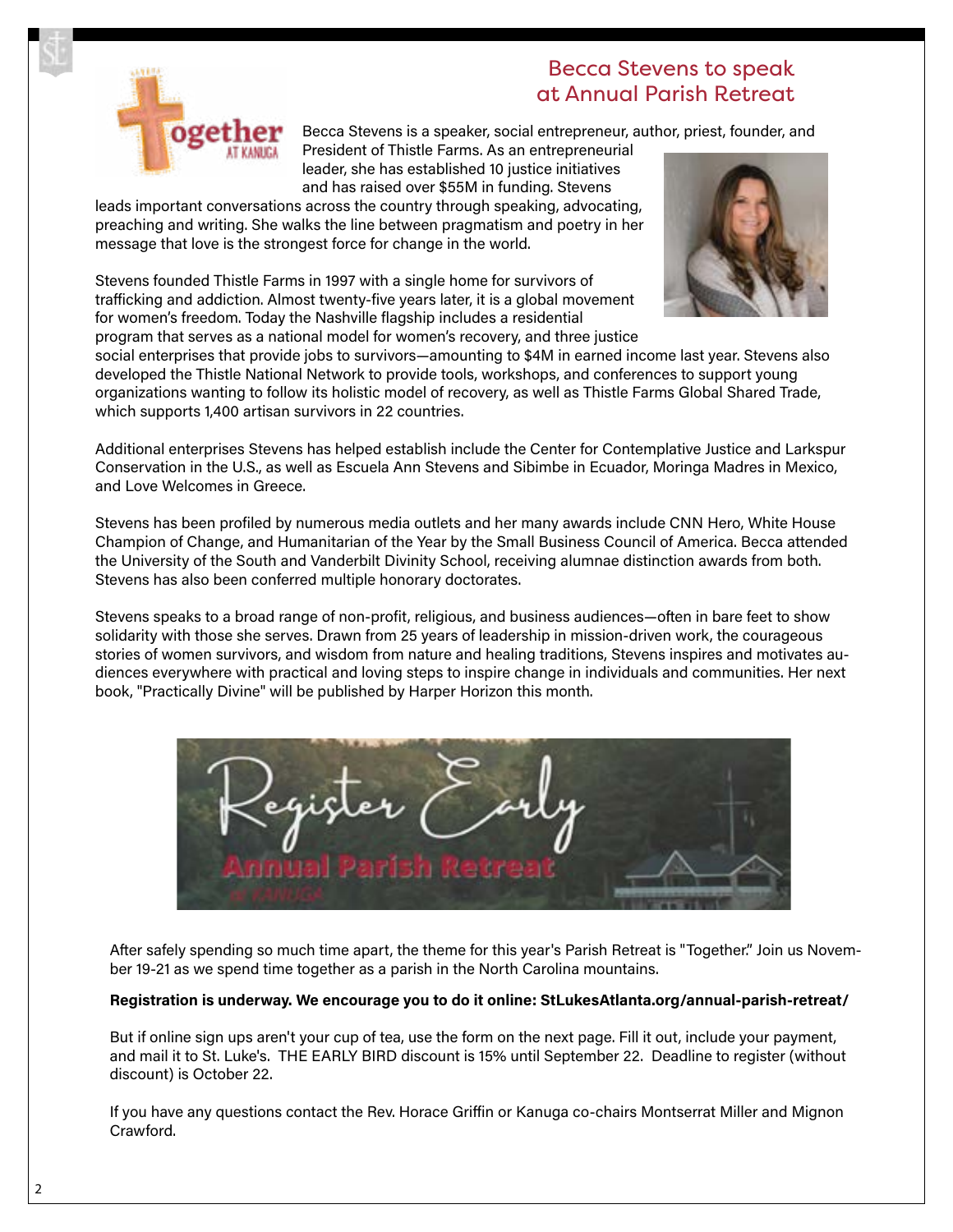|                                                                                                       |                                                                                                                                             |           | Together!!        |      |                  |  |  |
|-------------------------------------------------------------------------------------------------------|---------------------------------------------------------------------------------------------------------------------------------------------|-----------|-------------------|------|------------------|--|--|
|                                                                                                       | St. Luke's<br><b>Registration form</b><br>2021<br>Adults Double Occupancy - \$218/\$185* Adults Single Occupancy - \$298/\$253*             |           |                   |      |                  |  |  |
|                                                                                                       |                                                                                                                                             |           |                   |      |                  |  |  |
| <b>Parish Retreat</b><br>Child (under $13$ ) - $94$ / $80$ <sup>*</sup> Child (3 & under) - no charge |                                                                                                                                             |           |                   |      |                  |  |  |
| $11/19-11/21$                                                                                         | Registration deadline: October 27th Costs include lodging and meals.                                                                        |           |                   |      |                  |  |  |
|                                                                                                       | Early Bird Discount: Take 15% off * indicates discount                                                                                      |           |                   |      |                  |  |  |
|                                                                                                       | <b>Discount Ends September 22</b>                                                                                                           |           |                   |      |                  |  |  |
|                                                                                                       | We can't do it without your help. Below please find areas where we need assistance and expertise. Please check                              |           |                   |      |                  |  |  |
|                                                                                                       | the areas below where you would be willing to pitch in.                                                                                     |           |                   |      |                  |  |  |
|                                                                                                       |                                                                                                                                             |           |                   |      |                  |  |  |
|                                                                                                       | I can provide transportation to and from Atlanta for _____ people                                                                           |           |                   |      |                  |  |  |
|                                                                                                       | I would like to help with hospitality (help with set up or clean up)                                                                        |           |                   |      |                  |  |  |
|                                                                                                       | I would like to be a part of the Retreat choir - singing at Sunday's Eucharist                                                              |           |                   |      |                  |  |  |
|                                                                                                       | I am a high school student and would like to earn Community Service hours by volunteering                                                   |           |                   |      |                  |  |  |
|                                                                                                       |                                                                                                                                             |           |                   |      |                  |  |  |
|                                                                                                       |                                                                                                                                             |           |                   |      |                  |  |  |
|                                                                                                       |                                                                                                                                             |           |                   |      |                  |  |  |
|                                                                                                       |                                                                                                                                             |           |                   |      |                  |  |  |
|                                                                                                       |                                                                                                                                             |           |                   |      | <b>REQUIRED!</b> |  |  |
| City, state and zip:<br>Telephone: Day<br>Telephone: Day<br><b>REQUIRED!</b>                          |                                                                                                                                             |           |                   |      |                  |  |  |
| <b>REQUIRED!</b><br><b>REQUIRED!</b>                                                                  |                                                                                                                                             |           |                   |      |                  |  |  |
|                                                                                                       |                                                                                                                                             |           |                   |      |                  |  |  |
|                                                                                                       |                                                                                                                                             |           |                   |      |                  |  |  |
|                                                                                                       |                                                                                                                                             |           |                   |      |                  |  |  |
|                                                                                                       | Accommodations (Indicate number of people from list below for each type)<br>Inn/hotel-type room with a double bed/single or two double beds |           |                   |      |                  |  |  |
|                                                                                                       | Cabins (cabins with two to six rooms each; all cabins have heat)                                                                            |           |                   |      |                  |  |  |
|                                                                                                       |                                                                                                                                             |           |                   |      |                  |  |  |
|                                                                                                       |                                                                                                                                             |           |                   |      |                  |  |  |
|                                                                                                       | Ineed a portacrib (\$7 surcharge), cot or rollaway (\$5 surcharge) in my room                                                               |           |                   |      |                  |  |  |
|                                                                                                       | I need a room with access for persons who are handicapped                                                                                   |           |                   |      |                  |  |  |
|                                                                                                       | I need transportation - please let us know as soon as possible!                                                                             |           |                   |      |                  |  |  |
| Is the cabin I prefer to be in.                                                                       |                                                                                                                                             |           |                   |      |                  |  |  |
|                                                                                                       | Age of                                                                                                                                      | Gender of | <b>Early Bird</b> | Cost |                  |  |  |
|                                                                                                       | youth or                                                                                                                                    | vouth/    | <b>Take a 15%</b> |      |                  |  |  |
|                                                                                                       | child                                                                                                                                       | child     | discount          |      |                  |  |  |
|                                                                                                       |                                                                                                                                             |           |                   |      |                  |  |  |
|                                                                                                       |                                                                                                                                             |           |                   |      |                  |  |  |
|                                                                                                       |                                                                                                                                             |           |                   |      |                  |  |  |
|                                                                                                       |                                                                                                                                             |           |                   |      |                  |  |  |
| I would like to room with<br>I would like to share a cabin with<br>Name (for name tag)                |                                                                                                                                             |           |                   |      |                  |  |  |
|                                                                                                       |                                                                                                                                             |           |                   |      |                  |  |  |
|                                                                                                       |                                                                                                                                             |           |                   |      |                  |  |  |
|                                                                                                       |                                                                                                                                             |           |                   |      |                  |  |  |
|                                                                                                       |                                                                                                                                             |           |                   |      |                  |  |  |

**PLEASE MAKE CHECKS PAYABLE TO ST. LUKE'S EPISCOPAL CHURCH AND CLEARLY MARK PARISH RETREAT 2021 ON THE MEMO. CHECKS WILL BE DEPOSITED ON RECEIPT. NO CANCELLATIONS OR REFUNDS AVAILABLE AFTER November 5th.** 

**TOTAL**

Cot/rollaway – add \$5

**Return to: Annual Parish Retreat 2021 c/o Michelle Jemmott, St. Luke's Episcopal Church, 435 Peachtree NE, Atlanta, GA 30308**

**Parish Retreat 2021 Questions? Contact Montserrat Miller at 202-247-0306 or MontserratMiller@gmail.com Mignon Crawford at 678-814-8166 or MignonCrawford@gmail.com**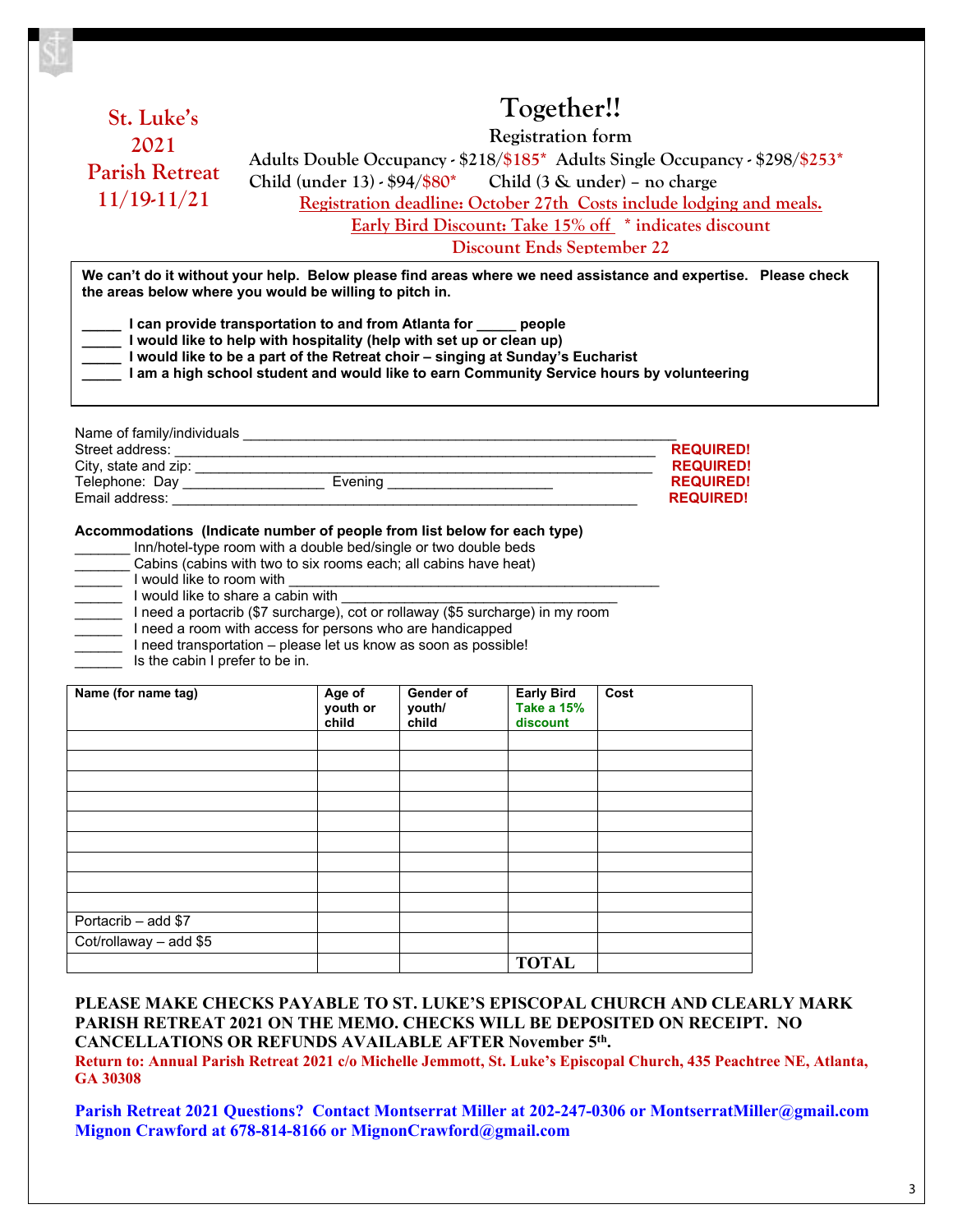## **VESTRY HONORS COLEMAN BUDD** FOR HIS COMMITMENT TO ST. LUKE'S

In the early 1990s, when St. Luke's found itself in a challenging interim period, lifelong member Coleman Budd stepped forward. As Senior Warden, he was effectively in charge. He couldn't have taken that responsibility more seriously. Having recently retired from business, he moved into an office at St. Luke's for about a year and ran the church. During this time, he was affectionately known as "Bishop Budd."

His presence, steadfast leadership and countless hours of work during that critical period brought stability, inspiration and growth to our parish. Yet, it was just one of many times when Coleman dedicated his time and talents to his beloved church. Coleman, who is now in his 90s, for decades has been one of the most faithful and active members of St. Luke's, having served on numerous vestries, search committees and terms as both Senior Warden and Junior Warden. He changed our campus forever when he led the effort to quickly raise the money to buy the Browne Decorating Co., which was on the land that is now our beautiful Memorial Garden. St. Luke's had been trying to buy the property for decades, and when the opportunity finally arose, the window to act with short. Coleman made sure it happened.

Once again, Coleman had dropped everything to make sure St. Luke's would continue to grow, thrive and carry out its mission at an important moment.

In recognition of his remarkable life of service to St. Luke's, the Vestry in January unanimously voted to show its appreciation by renaming our gathering spot the Coleman Budd Parish Hall. Thanks be to God for Coleman's continued presence among us, his deep faith and his decades of inspiring leadership!

*Carrie Teegardin, Junior Warden*

While the Vestry renamed the Parish Hall, the Property Committee has been hard at work in recent months sprucing up and reimagining some areas of our beautiful campus. Come and see the updates to the interiors of the St. Luke Room, the restrooms adjacent to the St. Luke Room, and the Coleman Budd Parish Hall. A new focus on our history is also coming to the Glenn Gallery. Along with a fresh coat of paint, new décor in the parish hall will reflect the themes of celebration, renewal, joy, resilience and growth. It's a work in progress, and we're so excited for the opportunity to gather again in person to carry out these themes. Thank you to the Parish Hall Study Committee and the Property Committee for its hard work in recent months.



#### **Mark your calendars:**

| Sept. 12 | <b>Rally Day</b>                |
|----------|---------------------------------|
|          | <b>FYC Kickoff and Picnic</b>   |
| Sept 19  | Youth Group 11:30a-1:30p        |
|          | Lunch provided.                 |
| Sept 26  | Walk to the Varsity             |
|          | (Parents pick up at Varsity)    |
| Oct 3    | <b>Big Wheels Sunday</b>        |
| Oct 17   | Youth Group 11:30a-1:30p        |
|          | Lunch provided                  |
| Oct 23   | <b>Rite 13 Rehearsal Dinner</b> |
| Oct 24   | Rite 13 Liturgy                 |

### **RALLY DAY - SUNDAY, SEPTEMBER 12** Parish Picnic follows the 10 am service.

As we move toward Rally Day and what we hope -and expect- will be the resumption of in-person Sunday School and other gatherings, it is good to remember that the pandemic is not over and there are still many members of our community who are vulnerable. We plan to continue the Sunday morning service schedule that has served St. Luke's so well during the pandemic. This is not intended to be a permanant change - but we're taking things one step at a time out of concern and love for each of us!

| 8 am     | Holy Eucharist, Rite I       |
|----------|------------------------------|
| 9 am     | Sunday School for all ages.  |
| 10 am    | Holy Eucharist, Rite II*     |
| 11:30 am | Youth Groups, meetings, etc. |

*\*The 10 am service will be streamed live.*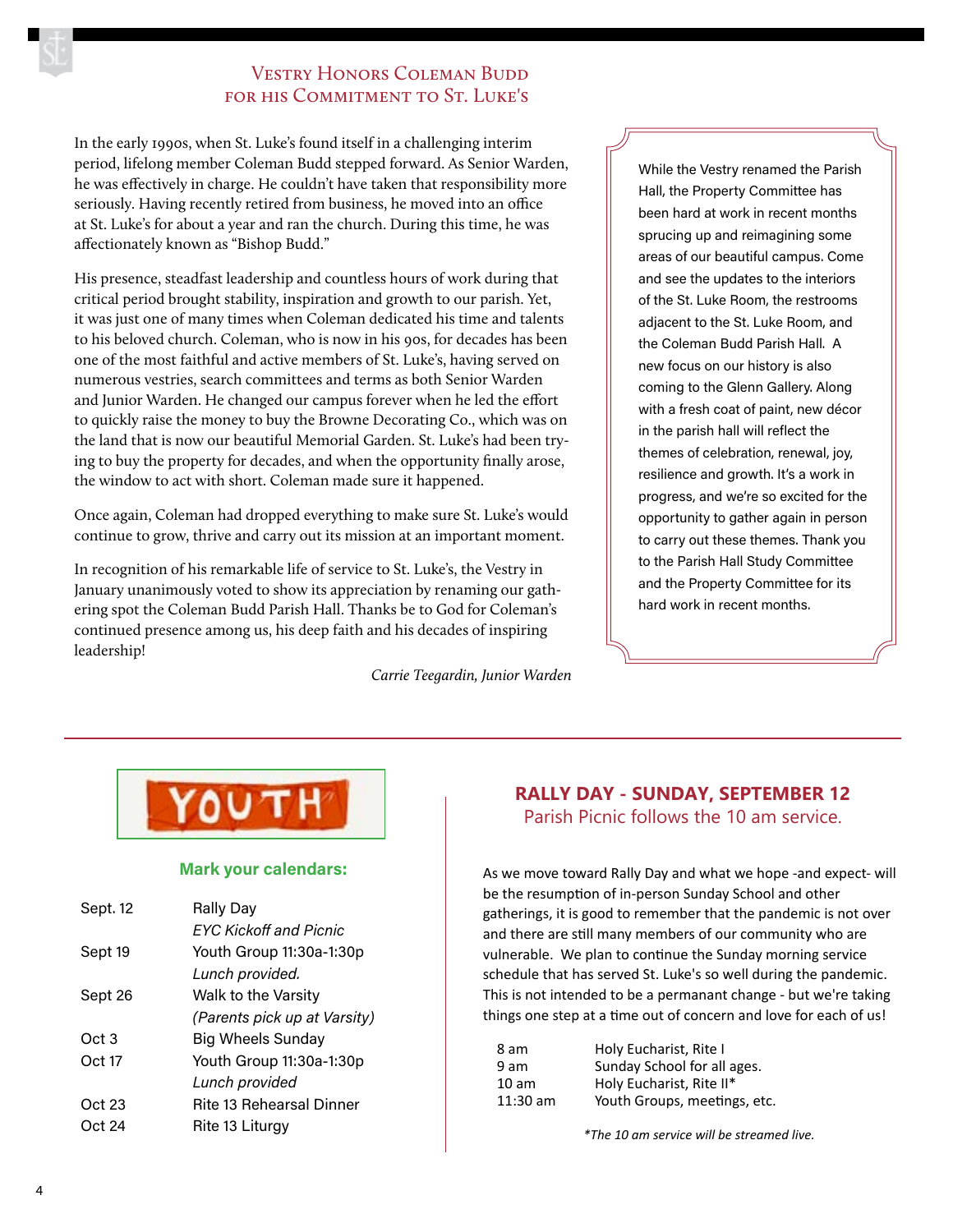# **Associate Organist to begin this month**

St. Luke's is delighted to announce the appointment of Herbert 'Herb' Buffington as Associate Organist and Artist-in-Residence at St. Luke's, starting September 12.



Herb comes to St. Luke's following a 25-year tenure as organist at Peachtree Christian Church. A native of Atlanta, he received early musical training as a chorister in the Men and Boys choir at the Cathedral of St. Philip, where he also held the position of Cathedral Sub-Organist for several years before entering undergraduate school. He holds degrees from Duke University and the Peabody Conservatory of Music. He also studied

abroad at the Vienna International Music Center and the Hochschule für Musik in Vienna, Austria. He maintains an active solo recital schedule and has appeared in concert at Washington National Cathedral, The Kauffman Center for the Performing Arts in Kansas City, the Cathedral of St. Philip, Bates Recital Hall at The University of Texas at Austin, National City Christian Church in Washington, D.C., the Peabody Conservatory of Music, and Duke University Chapel. A widely respected musician, he has won national awards for organ improvisation and frequently serves on the faculties of church music conferences and improvisation seminars across the country.

Herb and Director of Music Matt Brown will share conducting and service playing responsibilities, including weddings and funerals. "Herb will also be a tremendous asset in helping us grow and develop our new Music at St. Luke's series," Matt says.





#### CALENDAR OF EVENTS 2021-2022

Friday, October 29, 2021, 7:30 p.m. Cellist Guy Johnston and pianist Chiao-Wen Cheng

November 28, 4 p.m. Advent Lessons and Carols

Friday, December 3, 12 p.m. Georgia State University Guitar Studio

Friday, December 10, 12 p.m. Pianist Portia Shuler Hawkins

Friday, December 17, 12 p.m. Atlanta Jazz Trio

Friday, February 25, 2022, 7:30 p.m. Organist Stephen Tharp

Sunday, March 6 4:15 p.m. Organ Recital by Ahreum Han 5:00 p.m. Choral Evensong

Friday, April 1, 7:30 p.m. Pianist Matthew Manwarren

Sunday, May 15 4:15 p.m. Recital by Cain-Oscar Bergeron, baroque flutist 5:00 p.m. Choral Evensong *Sung by the Adult Choirs of All Saints' and St. Luke's Episcopal Churches*

Friday, May 20, 7:30 p.m. 2nd Annual Concert for a Cause *benefitting Lost-N-Found and featuring baritone Sidney Outlaw and pianist Warren Jones*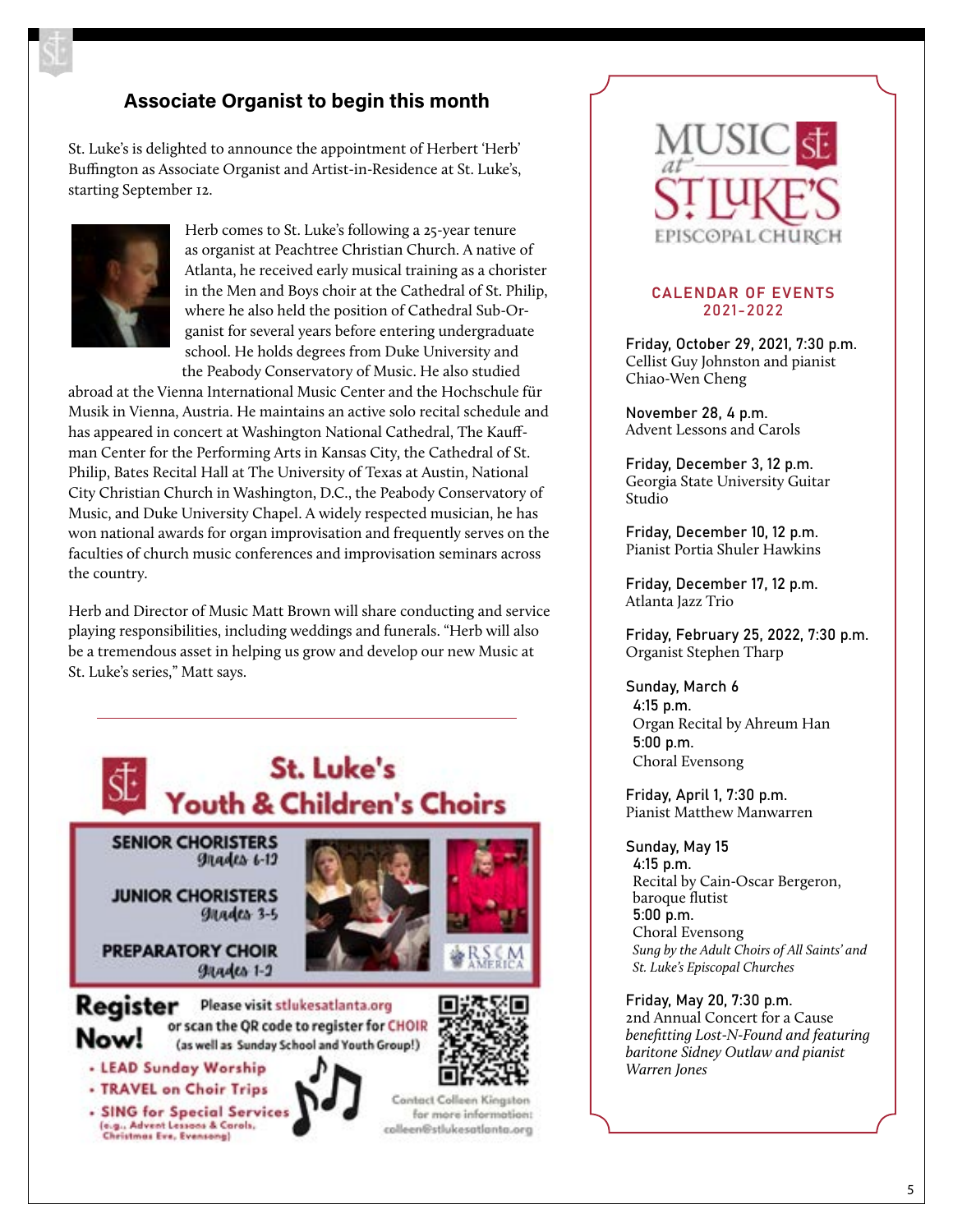## **FAN To Address Gun Violence**



St. Luke's, The Temple, and Ebenezer Baptist Church lament the horrific injury that gun violence has visited upon Atlanta. Join us to learn how we can take positive steps to make our families and our communities safer, followed by a memorial for the victims.

The events begin October 21 with a keynote by Dr. Mark Rosenberg, president emeritus of The Task Force for Global Health, founding director of CDC's National Center for Injury Prevention and Control, and former assistant surgeon general. It will be followed by a forum with the Atlanta mayoral candidates moderated by Kevin Riley of the AJC, and Rose Scott from WABE.

Rosenberg will address how taking a scientific approach to gun violence "can guide our efforts to reduce shootings and create safer homes, streets, schools and safer communities for everyone, regardless of race or ethnicity," as the editorial he co-authored in the AJC noted. Scott and Riley, the moderators, will then lead the candidates through a discussion of their plans to address the terrible blight that gun violence has caused in our community.

Then on Wednesday, October 27 we will gather to mourn the terrible harm that gun violence has brought upon its victims, families, perpetrators, and communities. We will recognize the 17 innocent congregants killed or injured on October 27, 2018, at the Tree of Life Synagogue, the 777 Georgians who died in 2020 (including 157 homicides in Atlanta), and the 542 Georgians who have already died in 2021 by guns.

Our churches are the perfect setting for this event—communities of faith have been behind the most important movements to improve the lives of our citizens, so it is natural that The Temple, Ebenezer, and St. Luke's would host these events. Both will be held at St. Luke's on Oct. 21 and Oct. 27 at 5:00 p.m. We invite the entire beloved community of Atlanta to join us either in person or virtually. **Please register online at StLukesAtlanta.org /registration-and-sign-ups/ so we know how many to expect for each gathering.** 

Feel free to share this with anyone you think may be interested.



In respect for our Jewish sisters and brothers who will be observing Rosh Hashanah, we are moving the Interfaith Prayer Vigil to the Thursday after the first Monday. Join us for on Thursday, September 9 at 6 p.m. The Reverend Joanna Adams and her colleagues from the Presbyterian Church (USA)

have offered to host the September gathering. The vigils are offered on a monthly schedule and leadership rotates among the interfaith community. All are welcome to join our gathering on Zoom.

The vigil will return to its first Monday of the month schedule in October.

On September 9, you can access the Zoom gathering from the St. Luke's website:

**stlukesatlanta.org/blog/peace-vigil-sept-21/**

# Fill the Outreach **Baskets**

#### **Fill the Baskets for Crossroads**

**September: Crossroads Community Ministries** *provides services to help people who are homeless find shelter and stability. In* 

*September we will fill the outreach baskets to support their work. Please bring donations of:*

- 3-compartment takeout boxes
- socks, t-shirts,
- backpacks,
- books,
- shoes (especially men's 10-12),
- dry goods (chips and snacks, pasta salad dressings, canned vegetables, etc)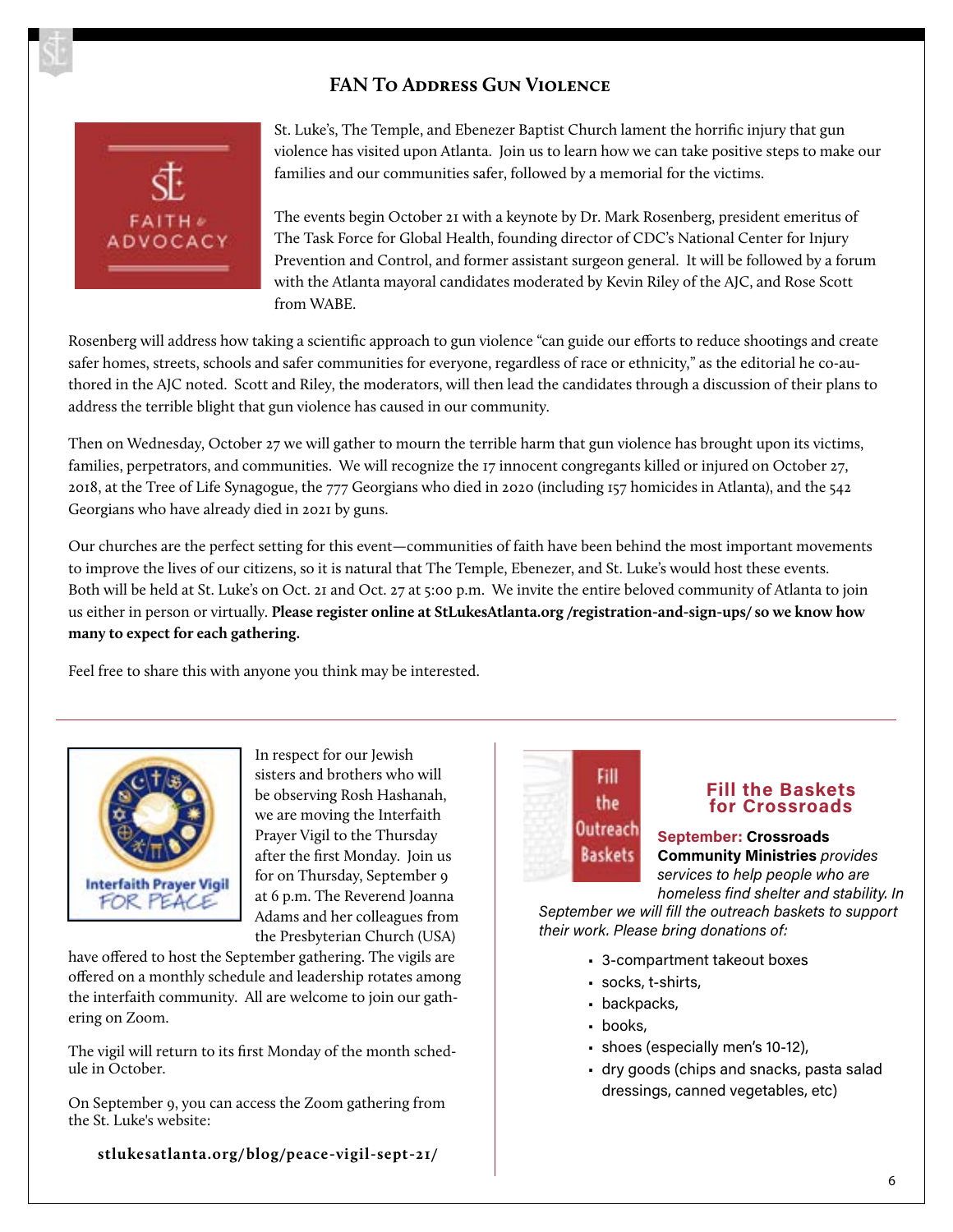## WE CELEBRATE THE LIVES THAT MAKE UP the community of St. Luke's Church.

*Birthdays during September*

#### 1

Eleanor Chin Ralph Morrison Janice Turner Connie Lerner Sarah Townsend 2 Rebie Benedict Randy Young Kerry Traubert Jenny McBride Wade Morris, Jr Melissa Crozier Henry Smalley 3 Sue Sherrill Beth McDonald Keith Peters Polly Bowman Brandon Horne Eric Riddell  $\Delta$ Carroll Griffin Brian Iruka Fulton Wiant 5 Chippy Holladay David Todd Eugene Iruka Beth Curtis Heyward Fougerousse Mary James Kate Boyer Blakely Boyer Calder Stewart 6 Marianne Hitchcock Lyn Barnett Jeronia Blue Mimi Bean David Rector Rob Ledford 7 Ron Osborne Jim Nettles Grace Marshall Liz Beal Kidd Kim Ledford Victoria Fahmmanesh Alex Money Maisy Massey Jack Marty Eliza Morris

8 Leigh Record Cappy Harmon Lawrence Ahee Amy Macklin Earle Turner, Jr Robert Plummer Liam Webber Vincent Byrd 9 Ralph Bush, Jr Alex Johnson Nnenna Odihe 10 Joe Massey, Jr Marian Brannen Rocky Merritt Chiedu Mbeledogu Trenton Tunnell, III Krista Russell Sophia Troy Crosby Hutto Stella Hutto 11 Patty Curtis Mayla Thom Laura Davidson Scott Riddell Dorsey Thompson 12 Liz Kustin Laura Hopkins Lizzy Renfroe Page Fougerousse 13 Larry Pinson Susan Evins Ann Cramer Charlie Vaughan 14 Wayne Vason Bill Bolling Jim McCurry Mark Scofield 14 Sharon Young 14 Vicki Gowin Katie Vason Katie Earles 15 Dianne O'Donnell

Davis Miller Patrick Thom 16 Carter Morris James Hicks Paige Gaillard 17 Frank Bullard Keith Carpenter Jennifer Frith Knapp Jackson Raitt 18 Marion Bunch George Miller Elizabeth Meagher Beth Ventura 19 Charlie Benedict, Jr Nancy Goodman Thomas Fowlkes Travis Raitt Willie Milnor, III Caitlyn Murphy Maddie McDonald Willa Silvis Arthur Paul 20 Catherine Neff Sally Plummer Liz Chadwick Elise Harris Kenny Budd Tory Winn Allan Redd Nisa Sommers Katherine Anthony Livia Bolster Harris Gordon Ella Budd 21 Bill Kelly Steve Stephens, Jr. Mary-Louise Wilson Mary Kathryn Kaye Blakeney Sewell  $22$ Candie Howard Elisabeth Remy Johnson Anne Slick Ngozichukwuka Nwizu Ngozika Nwizu Robert Plummer

Riley Turner  $23$ Melita Easters Stephanie Jones 24 Lou Post Sharon Johnson Colleen Kingston Maxwell McGhee 25 Valerie Freer Toni Burns John Nunneley Dwight Gunter Seth Moody 26 Kemp Mooney 26 Brian Opsahl Andrew Guthrie Gavin Raitt Max Marty 27 Elizabeth Troy 28 Van Hall Bob Simmermon Amanda Wagner Amanda Bolster Taylor Hollis Tommy Krepp Bobby Gaillard Davis Kennedy 29 Carolle Perkins Marcia Davis Adelaide Steedley Emerson Franklin Bryan Steele Kani Jemmott Liam Daugherty Will D'Antignac Robin Kaye 30 Elizabeth Rubenoff Lessie Cave-O'Neal Danielle Clark Ebuka Nwizu

St. Luke's Episcopal Church 435 Peachtree St., NE | Atlanta, GA 30308-3228 404-873-7600

> **The Rev. Winnie Varghese Rector winnie@stlukesatlanta.org**

**2021 Vestry Melba Hughes, Senior Warden Carrie Teegardin, Junior Warden**

Lindley Cole Jimmy Cushman Jr. Amy Doyle Caroline Fooshee David Gillon

Bruce Gunter Livingstone Johnson Bobby Mays Ray Uttenhove John Zintak

Brian Opsahl, Treasurer Scott Inman, Finance Chair Pat Brumbaugh, Chancellor

#### Clergy

The Rev. Elizabeth Shows Caffey Senior Associate Rector Liturgy and Education 404-873-7612 | elizabeth@stlukesatlanta.org

The Rev. Horace L. Griffin Senior Associate for Pastoral Care and Community Ministries 404-873-7609 | horace@stlukesatlanta.org

#### Staff

Wesley Boutilier, Assistant for Communications wesley@stlukesatlanta.org Valerie Freer, Receptionist/Admin. Assistant 404-873-7600 | valerie@stlukesatlanta.org

Brianna Griffin, Admin. Assistant 404-873-7600 | briana@stlukesatlanta.org

David Hendee, Director of Finance 404-873-7617 | hendee@stlukesatlanta.org

Brian Hummel, Manager of Facilities Support 404-873-7647 | Cell: 404-291-0059 brian@stlukesatlanta.org

Michelle Jemmott, Manager of Office Admin. 404-873-7616 | michelle@stlukesatlanta.org

Liz Beal Kidd, Director of Children, Youth and Family Ministry 404-873-7690 | liz@stlukesatlanta.org Colleen Kingston, Director of Youth and Children's Choirs 404-735-1933 | colleen@stlukesatlanta.org

Elizabeth Moore, Interim Director of Operations 404-873-7663 elizabethmoore@stlukesatlanta.org

Matthew Brown, Director of Music 404-873-7620 | matthew@stlukesatlanta.org

Ethan Scott, Associate Director of Children, Youth, and Family Ministry ethan@stlukesatlanta.org

Mark Simmons, Director of Membership and Stewardship 404-873-7624 | mark@stlukesatlanta.org

Bethany Trout, Rector's Executive Assistant 404-873-7610 | bethany@stlukesatlanta.org

Hala Hess White, Director of Communications 404-873-7630 | hala@stlukesatlanta.org